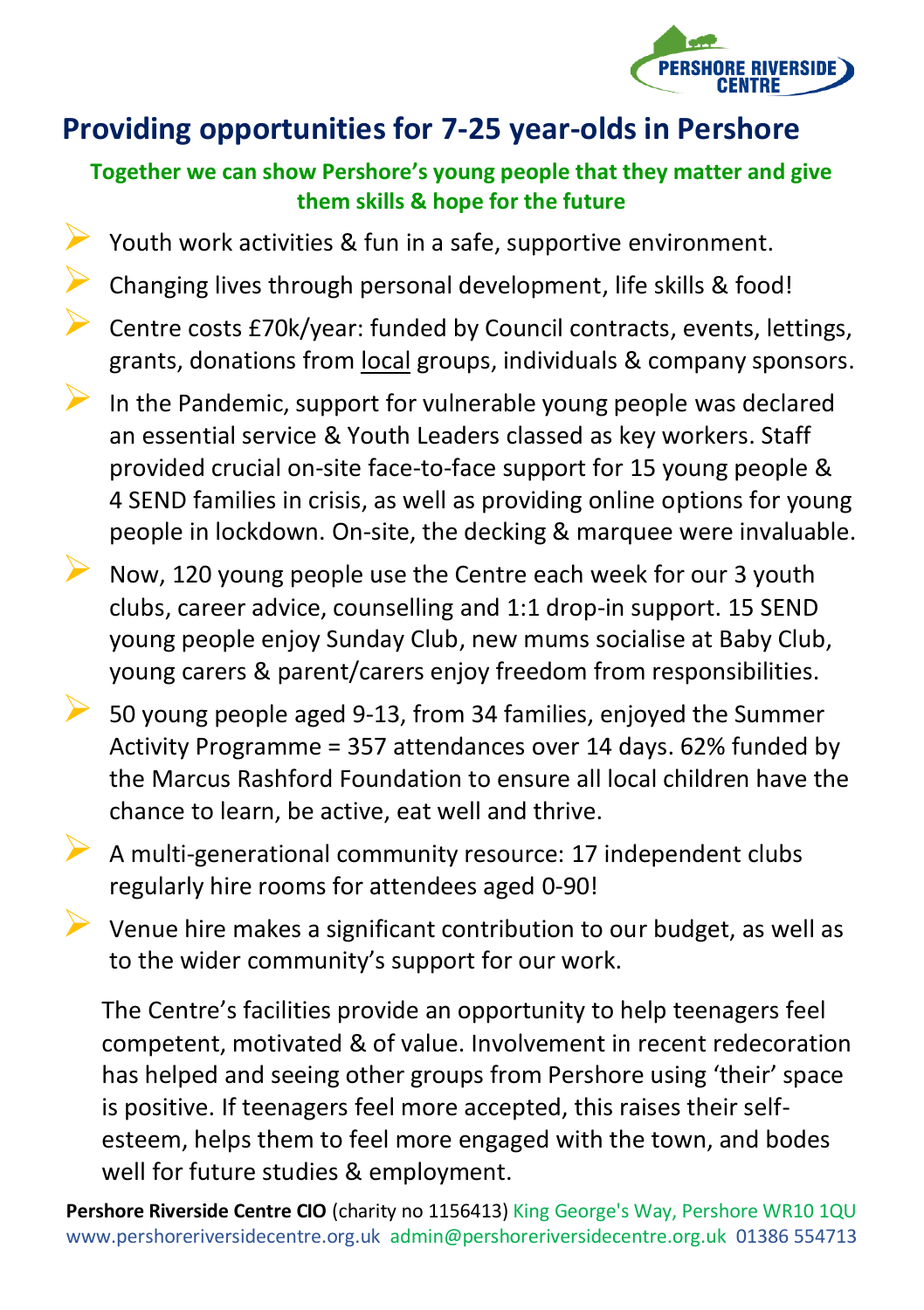

## **Key issues for young people in Pershore**

- **1. Covid-19 has increased teenage mental health issues & school disruption has decreased motivation**. Other vulnerable local people needing support are young parents, SEND families & older people living alone. A very tough time for low-income & vulnerable families.
- **2. In Pershore & surrounding schools 400 children receive free school meals,** an predictor of lower academic achievement & earning potential (20% lower than wealthier families). A high proportion of our youth group members are in this category.
- **3. Based on free schools as an indicator of deprivation, Wychavon is a "Social Mobility Cold Spot"** ranked 321 of 324 local authorities in England: "Areas that provides little opportunity for disadvantaged young people to acquire the education & skills they need to achieve good outcomes as an adult, and even if they are able to overcome this, a weak labour market and/or high housing costs make it difficult to secure good outcomes in adult life." (*2020 Social Mobility Index)*.

## **Well-funded youth work improves social mobility**

**"Youth workers provide essential support to the most vulnerable young people, working alongside schools and statutory services to meet the needs of young people."** National Youth Agency.

2020 *Social Mobility Index*: "Youth workers encourage disadvantaged white British young people to believe they can achieve things, take advantage of opportunities, widen their horizons, and get the qualifications they need to succeed in life. Putting in more effort can increase their chance of gaining qualifications and converting them into a job and a decent standard of living." For greater life choices, young people need motivation, self-belief, academic support, personal development opportunities and positive role models. This needs to start pre-teenage years to be significant and long lasting. The Summer Activity Programme and Monday Club are particularly significant interventions.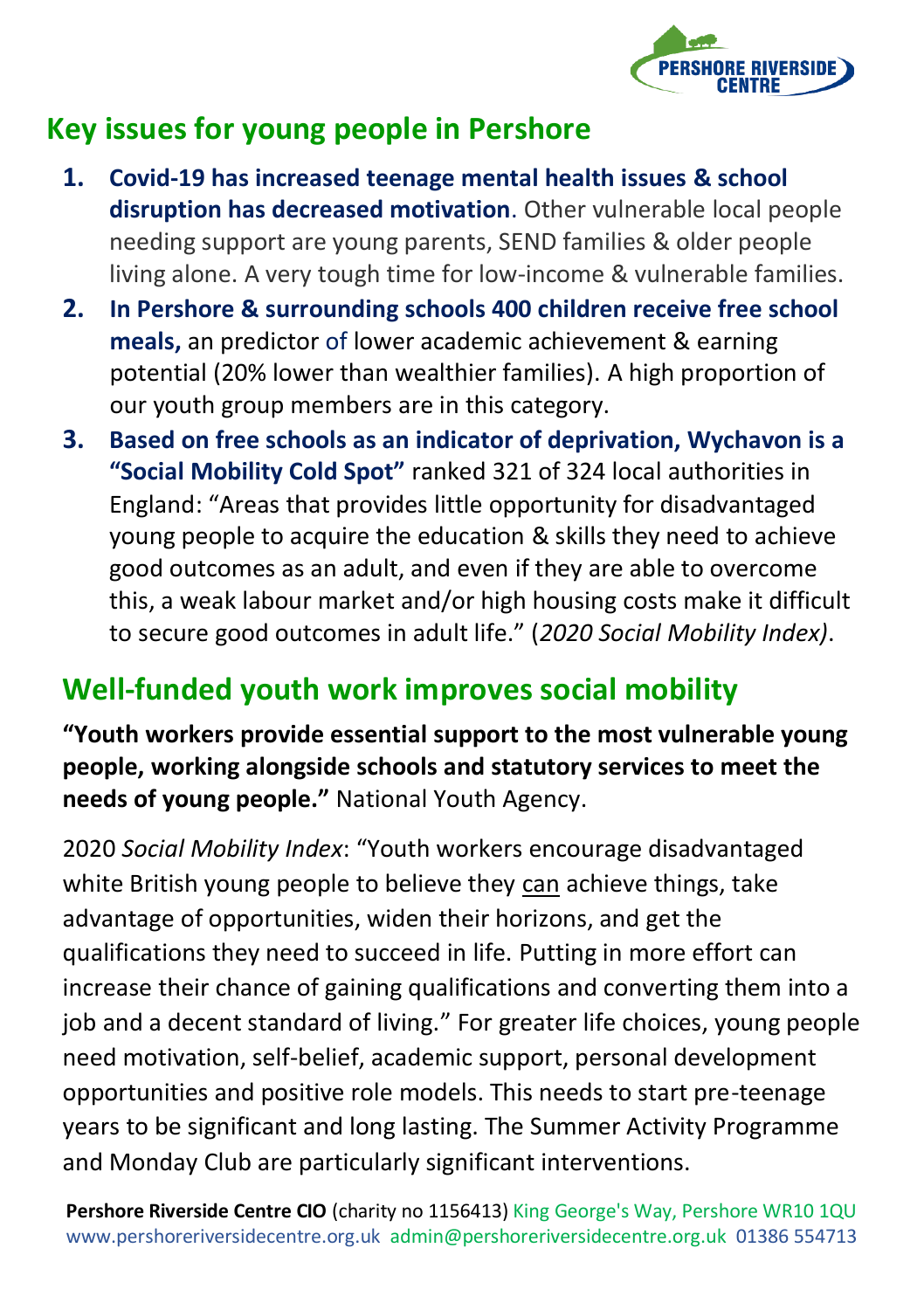

#### **We change lives for £10/youth worker intervention**

The quality of youth work at Pershore Riverside Centre has been recognised by Worcestershire Children First, Worcestershire Families First, teenage mental health service CAMHS, other West Midlands youth centres, local authorities, & many community groups. **Attendance at youth clubs & other activities amount to Attendance at youth clubs & other activities amount to well over 7,000 opportunities for people to benefit from youth worker support.**

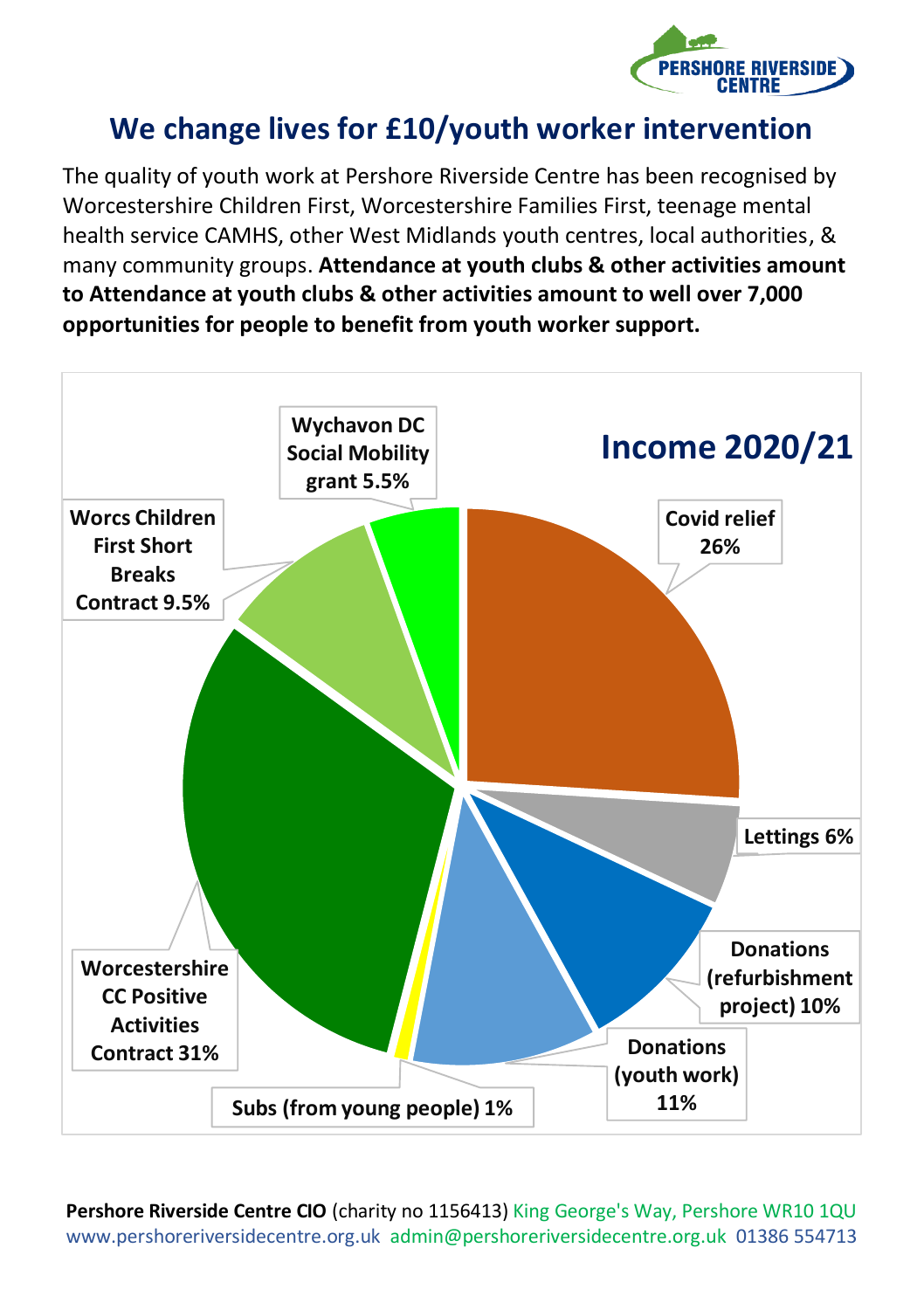

# **"Youth Centres provide accessible hubs for young people to seek help and build resilience" Additonal Covid-related costs 6% Riverside Centre running costs 34% Youth work, including Summer Programme 47% Refurbishment project costs 13% Expenditure 2020/21 39% 61% Non-staff costs** Staff costs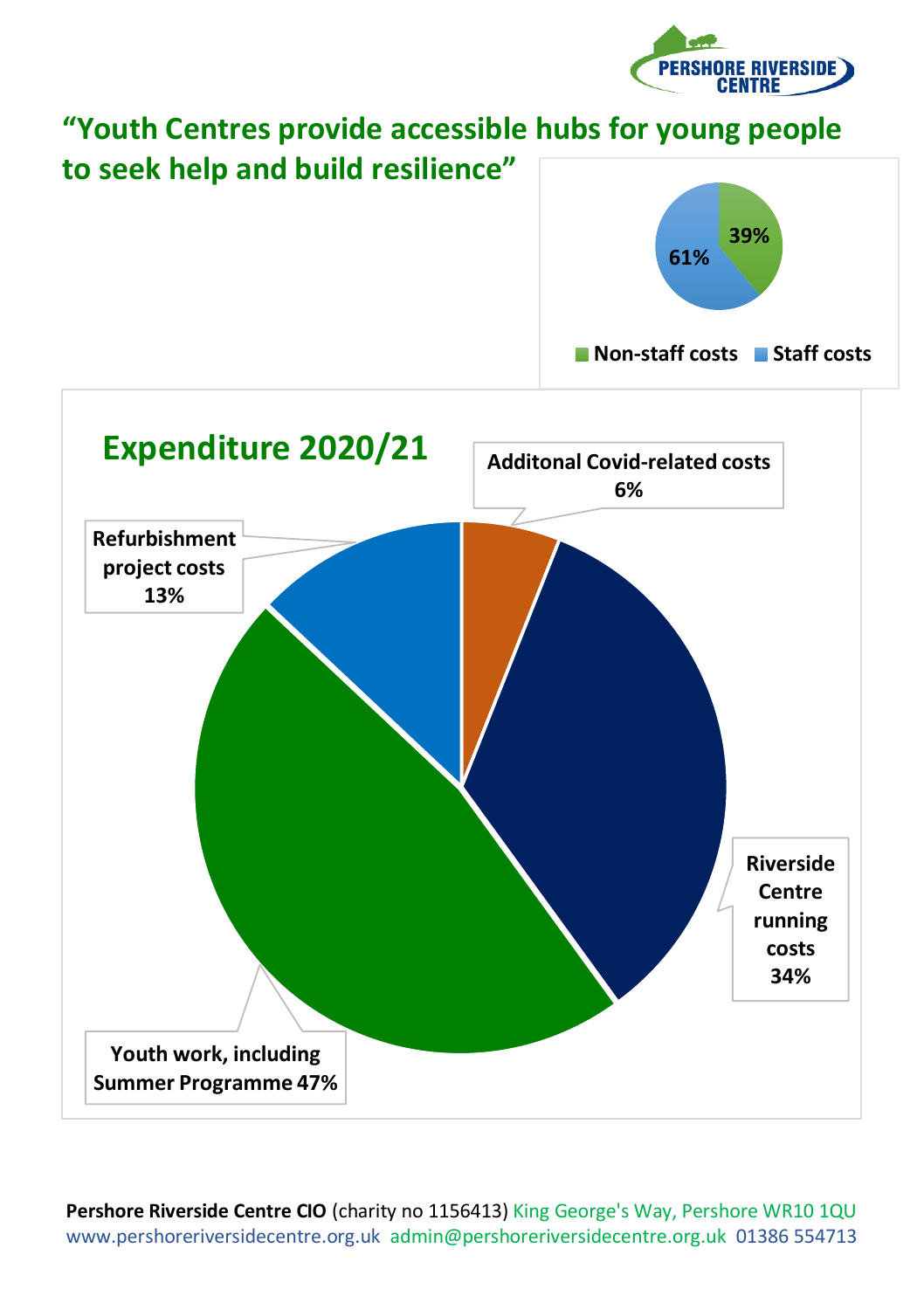

#### **Youth sessions are fun: Very positive feedback!**

"My daughter really does love going to **Monday Club**. Thank you so much for the time and effort that you and your team put in  $-$  it is very much appreciated!" *Katharine Simmonds*

"**Sunday Club** is FABULOUS - **the opportunity for the children is priceless**. The Club's consistency, routine and familiarity mean such a lot for families of children with additional needs. Its success comes from Terri and her dedicated team who understand the children who, with support build up bonds and friendships. Sam goes every week and absolutely loves it and so do many of his friends. The team members also build up trust, rapport and confidence with parents and other family members, which means **we feel able to leave our child in safe hands and benefit from a regular, much-needed short break**." *Karen Wright*

"I struggle at home and need to get out. Here I can play pool, which makes me feel good and is some normality. **Being here at Youth Club gives my Mum some space too, and I cope better when I get back home**." *Youth Club attendee, age 17.* "I come here for for help to work out what to do next. **Today Ryan helped me apply for an Apprenticeship. Last week I applied for college**. I couldn't have done this without the youth workers." *NEET, age 16.*

#### **Summer Activities Programme feedback from parents:**

"My 11-year-old son had a fantastic time. He thoroughly enjoyed the wide range of activities including sports, art, T-shirt making, cooking and, of course, the water activities. The staff were amazing, professional but also very caring and welcoming". **"Just to say a massive thank you to you all for giving my daughter some super memories over the summer! She really has loved every session so thank you,** *Hannah".* "Thank you so much, my son loved it & now can't wait until Monday Club starts in September!" *Emma Haines.*

From 2020: "I'm a local keyworker this Summer it was very difficult to find childcare due to Covid 19. It was wonderful that you managed to pack in so many great activities, whilst keepIng the children safe and healthy within all the guidelines. We're lucky to have such a great facility on our doorstep in Pershore. I look forward to supporting the club in the future." *Edie Anderson.*